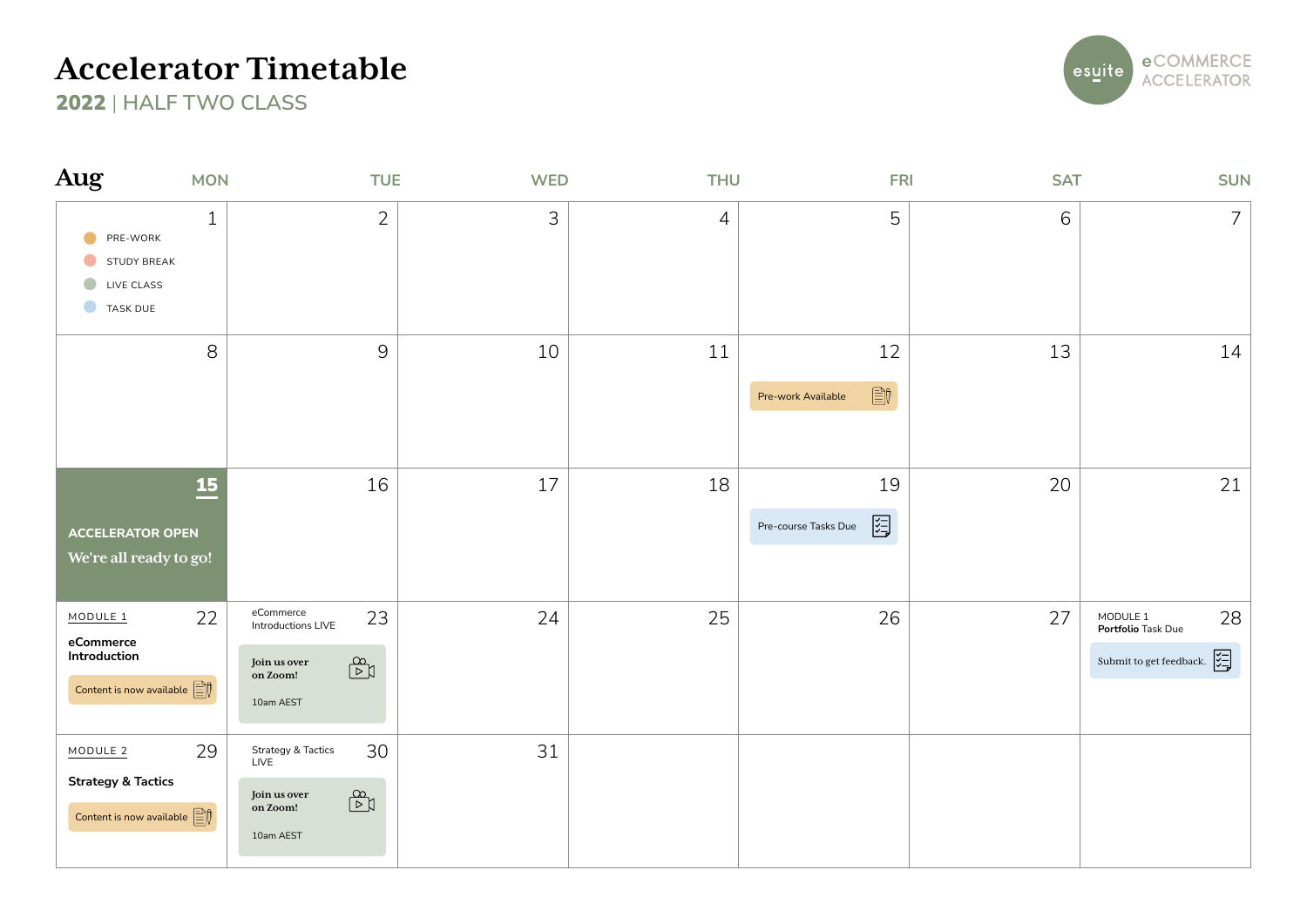

| <b>Sep</b>                                                                                            | <b>MON</b> | <b>TUE</b>                                                                                                                                  | <b>WED</b>     | <b>THU</b>   | <b>FRI</b>     | <b>SAT</b> | <b>SUN</b>                                                                                                                                   |
|-------------------------------------------------------------------------------------------------------|------------|---------------------------------------------------------------------------------------------------------------------------------------------|----------------|--------------|----------------|------------|----------------------------------------------------------------------------------------------------------------------------------------------|
| PRE-WORK<br>STUDY BREAK<br>$\bigcirc$<br>LIVE CLASS<br>TASK DUE                                       |            |                                                                                                                                             |                | $\mathbf{1}$ | $\overline{2}$ | 3          | MODULE 2<br>$\overline{4}$<br>Portfolio Task Due<br>Submit to get feedback. $\begin{bmatrix} \sqrt{1} \\ \sqrt{1} \\ \sqrt{1} \end{bmatrix}$ |
| MODULE <sub>3</sub><br><b>Customer Experience</b><br>Content is now available $\mathbb{E} \mathbb{F}$ | 5          | 6<br>Customer Experience<br>LIVE<br>$\begin{array}{c} \mathbb{B} \\ \hline \mathbb{B} \end{array}$<br>Join us over<br>on Zoom!<br>10am AEST | $\overline{7}$ | 8            | $\mathsf{9}$   | 10         | MODULE 3<br>11<br>Portfolio Task Due<br>Submit to get feedback. $\begin{bmatrix} \downarrow \\ \downarrow \end{bmatrix}$                     |
| MODULE 4<br><b>Finance &amp; Pricing</b><br>Content is now available $\mathbb{E}$                     | 12         | 13<br>Finance & Pricing<br>LIVE<br>$\mathbb{B}^2$<br>Join us over<br>on Zoom!<br>10am AEST                                                  | 14             | 15           | 16             | 17         | 18<br>MODULE 4<br>Portfolio Task Due<br>Submit to get feedback. $\begin{bmatrix} \sqrt{1} \\ \sqrt{1} \\ \sqrt{1} \end{bmatrix}$             |
| MODULE 5<br>Marketing<br>Content is now available $\boxed{\triangleq}$                                | 19         | 20<br>Marketing<br>LIVE<br>$\mathbb{B}^2$<br>Join us over<br>on Zoom!<br>10am AEST                                                          | 21             | 22           | 23             | 24         | 25<br>MODULE 5<br>Portfolio Task Due<br>Submit to get feedback. $\begin{bmatrix} \downarrow \\ \downarrow \end{bmatrix}$                     |
| STUDY BREAK<br>Formulate your<br>problem statement                                                    | 26         | 27                                                                                                                                          | 28             | 29           | 30             |            |                                                                                                                                              |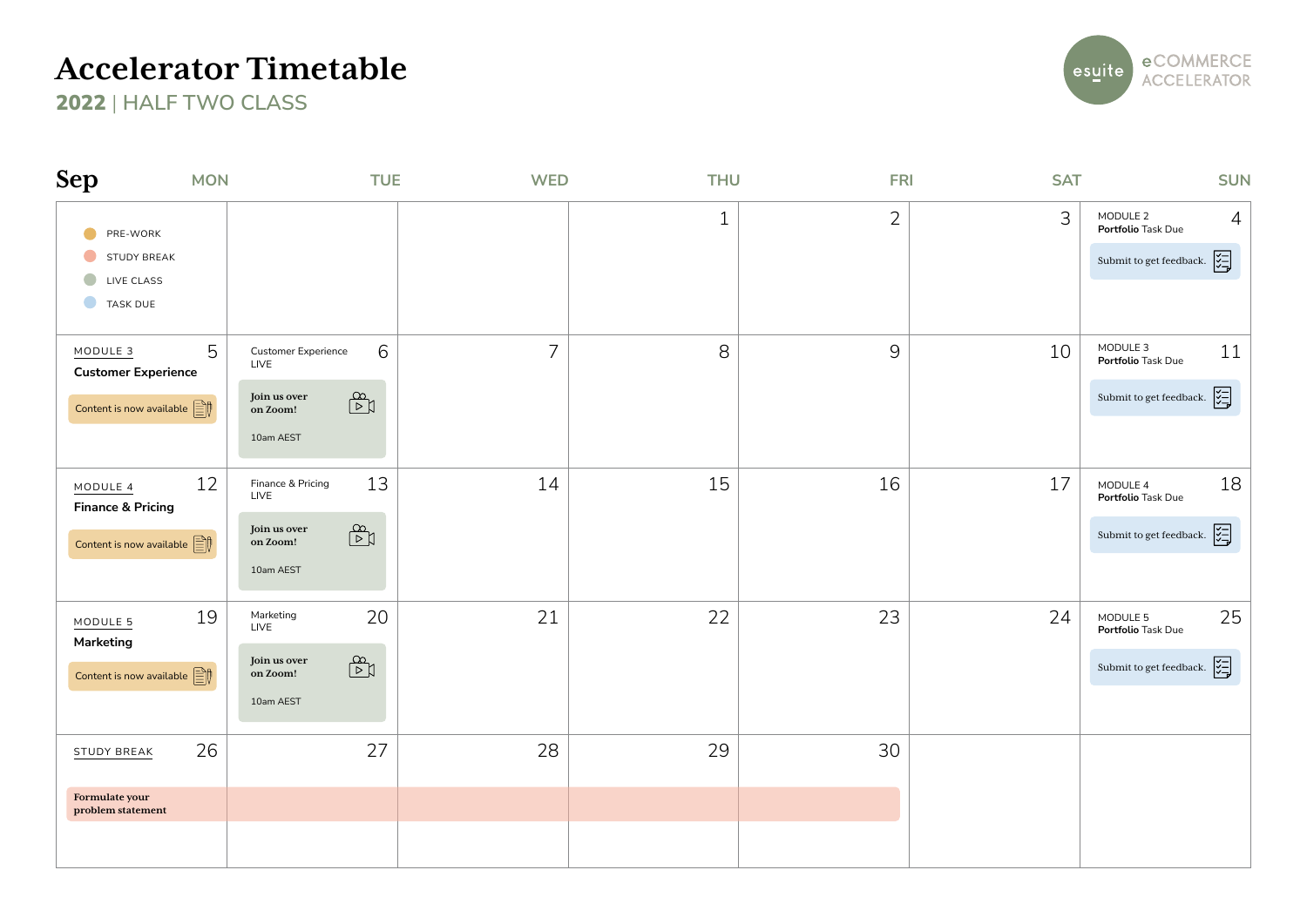

| Oct                                                                                                                                 | <b>MON</b>           | <b>TUE</b>                                                                                                                                         | <b>WED</b> | <b>THU</b> | <b>FRI</b>                                                                                            | <b>SAT</b> | <b>SUN</b>                                                                                                                       |
|-------------------------------------------------------------------------------------------------------------------------------------|----------------------|----------------------------------------------------------------------------------------------------------------------------------------------------|------------|------------|-------------------------------------------------------------------------------------------------------|------------|----------------------------------------------------------------------------------------------------------------------------------|
| PRE-WORK<br><b>STUDY BREAK</b><br>LIVE CLASS<br>$\bullet$<br><b>TASK DUE</b>                                                        |                      |                                                                                                                                                    |            |            |                                                                                                       | 1          | 2<br>PROBLEM<br>STATEMENT DUE<br>Submit to get feedback. $\begin{bmatrix} \sqrt{1} \\ \sqrt{1} \\ \sqrt{1} \end{bmatrix}$        |
| MODULE 6<br><b>Technology &amp; Data</b><br>Content is now available $\boxed{\triangleq}$<br>Labour Day (NSW)<br>Queens B'Day (QLD) | 3                    | $\overline{4}$<br>Technology & Data<br>LIVE<br>पैत्र<br>Join us over<br>on Zoom!<br>10am AEST                                                      | 5          | 6          | $\overline{7}$                                                                                        | 8          | 9<br>MODULE 6<br>Portfolio Task Due<br>罔<br>Submit to get feedback.                                                              |
| MODULE 7<br>Analytics &<br>Reporting<br>Content is now available $\boxed{\triangleq}$                                               | 10                   | 11<br>Analytics & Reporting<br>LIVE<br>$\begin{array}{c} \mathbb{R}^d \\ \hline \mathbb{R}^d \end{array}$<br>Join us over<br>on Zoom!<br>10am AEST | 12         | 13         | 14                                                                                                    | 15         | 16<br>MODULE 7<br>Portfolio Task Due<br>Submit to get feedback. $\begin{bmatrix} \sqrt{1} \\ \sqrt{1} \\ \sqrt{1} \end{bmatrix}$ |
| MODULE 8<br>Delivery &<br><b>Fulfilment</b><br>Content is now available $\mathbb{E}$                                                | 17                   | 18<br>Delivery & Fulfilment<br>LIVE<br>$\begin{array}{c} \mathbb{R}^d \\ \hline \mathbb{R}^d \end{array}$<br>Join us over<br>on Zoom!<br>10am AEST | 19         | 20         | 21                                                                                                    | 22         | 23<br>MODULE 8<br>Portfolio Task Due<br>Submit to get feedback. $\begin{bmatrix} \downarrow \\ \downarrow \end{bmatrix}$         |
| MODULE 9<br><b>Future Trends</b><br>Content is now available                                                                        | 24                   | Future Trends<br>25<br>LIVE<br>पैत्र<br>Join us over<br>on Zoom!<br>10am AEST                                                                      | 26         | 27         | 28<br>1:1 PORTFOLIO<br><b>DROP INS</b><br>Book in for a<br>पैर्व<br>15 minute<br><b>Zoom sessions</b> | 29         | 30                                                                                                                               |
| 1:1 PORTFOLIO<br>DROP INS<br>Book in for a<br>15 minute<br><b>Zoom sessions</b>                                                     | 31<br>$\mathbb{B}^2$ |                                                                                                                                                    |            |            |                                                                                                       |            |                                                                                                                                  |